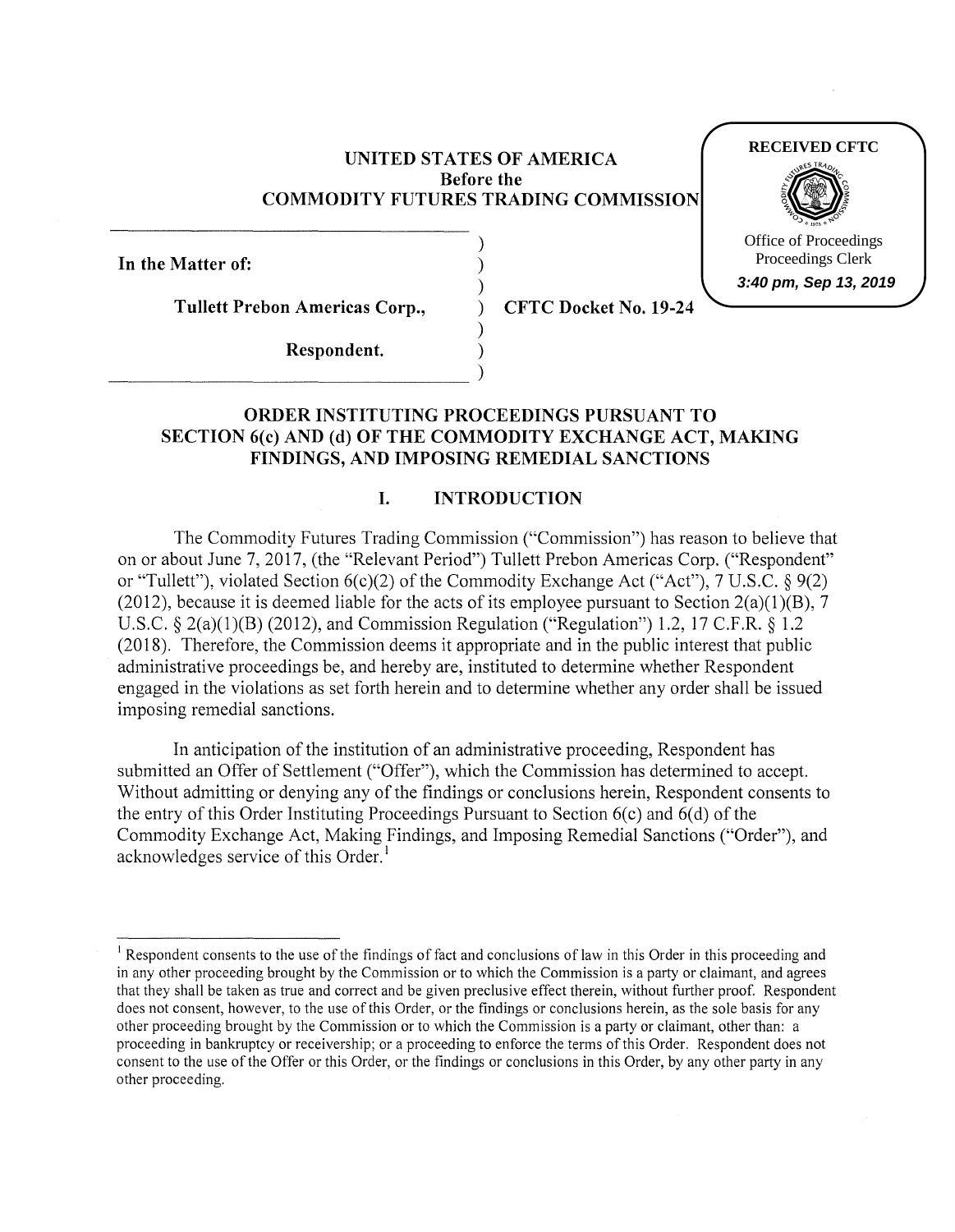### **II. FINDINGS**

The Commission finds the following:

#### **A. SUMMARY**

Prior to and during the Relevant Period, the Commission was investigating allegations that certain Tullett brokers on Tullett's U.S. Dollar Medium-Term Interest Rate Swaps Desk (the "Desk") made false or misleading statements to Tullett customers relating to, among other things, certain executed trades and bids and offers (the "investigation").<sup>2</sup>

During the course of the investigation, at least one Tullett broker ("Broker A") made false or misleading statements of material facts, or omitted to state material facts, to Commission staff during the Relevant Period concerning the subject of the investigation. Such statements violated Section 6(c)(2) of the Act, 7 U.S.C. § 9(2) (2012). These statements were made within the scope of the broker's employment or office at Tullett, and therefore that violation is deemed to be the act, omission, or failure of Tullett.

### **B. RESPONDENT**

**Tullett Prebon Americas Corp.** is a domestic brokerage service firm providing intermediary services to institutional customers in a variety of different products, including interest rate derivatives, foreign exchange, and energy products. Its headquarters is located at 200 Vesey Street, New York, New York, 10285.

Tullett has been registered as an Introducing Broker since September 30, 2013.

# **C. FACTS**

During the investigation, Tullett informed Broker A that Broker A was to appear for an interview by Commission staff. Broker A was told by supervisors at Tullett that the same firm and attorneys (the "Firm") that had represented Tullett and all other current Tullett employees would represent Broker A for the interview. Both Broker A and another employee stated that they believed that they did not have any input into the choice of counsel. Broker A did not understand prior to attending the interview that the interview was a voluntary one.

On the day before Broker A's interview, a co-manager of the Desk ("Co-Head A") who had previously given testimony during the investigation had observed that Broker A was being prepared for the interview by the Firm. Co-Head A subsequently took Broker A aside for a oneon-one meeting in a private office. At this meeting, Co-Head A told Broker A, in substance and in part, to "just answer the questions and not to go on and on about it." Broker A interpreted this instruction to mean that the answers at the interview should "toe a line that protected Tullett," and should not say anything that the Firm lawyers had not prepared Broker A to say.

<sup>&</sup>lt;sup>2</sup> The facts revealed during that investigation are being resolved by a separate order of the Commission.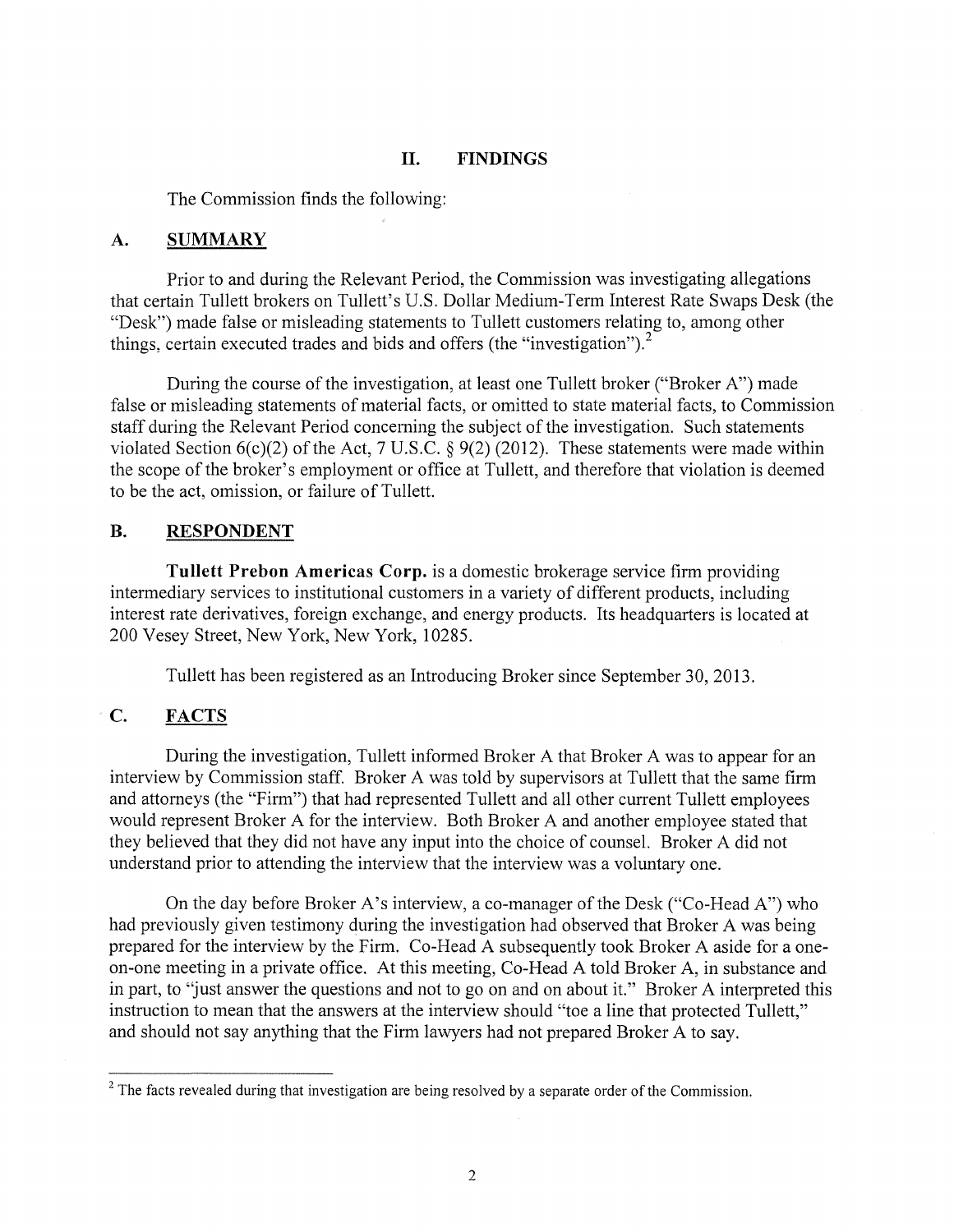At the interview, Broker A made false or misleading statements, or omitted material information that would have made the statements not false or misleading. Broker A had knowledge of and observations regarding the practices at the heart of the investigation, yet made false or misleading statements, or omitted material information, regarding the investigation and the practices being examined.

### **III. LEGAL DISCUSSION**

Section  $6(c)(2)$  of the Act, 7 U.S.C. § 9(2) (2012), makes it "unlawful for any person to make any false or misleading statement of a material fact to the Commission ... or to omit to state in any such statement any material fact that is necessary to make any statement of a material fact made not misleading in any material respect, if the person knew, or reasonably should have known, the statement to be false or misleading."

During an interview with Commission staff on or about June 7, 2017, Broker A made false or misleading statements, or omitted material information that would have made the statements not false or misleading, in violation Section  $6(c)(2)$  of the Act.

Section 2(a)(1)(B) of the Act, 7 U.S.C.  $\S$  2(a)(1)(B) (2012), and Regulation 1.2, 17 C.F .R. § 1.2 (2018), provide, in relevant part, that the act, omission, or failure of any agent for a corporation within the scope of his or her employment shall be deemed the act, omission, or failure of such corporation, as well as of such agent. Under these sections of the Act and Regulations, strict liability is imposed upon principals for the actions of their agents acting within the scope of their employment. *See Rosenthal & Co. v. CFTC,* 802 F.2d 963, 966 (7th Cir. 1986) (principals are strictly liable for the acts of their agents); *see also Dahmen-Ramirez v. CFTC,* 837 F.2d 847, 857-58 (9th Cir. 1988) (same); *CFTC v. Byrnes,* 58 F. Supp.3d 319,324 (S.D.N.Y. 2014) (same). An agent may act within the scope of his or her employment when making statements during the course of an investigation regarding his or her employer or coworkers. *Cf Brumfield v. Sanders,* 232 F.3d 376,380-81 (3d Cir. 2000) (holding that an employee who made false statements about a co-worker during an investigation was acting within the scope of employment). Here, given the relevant facts surrounding the making of the statements during the interview, Broker A's statements and omissions were committed within the scope of his or her employment with Tullett. *See, e.g., CFTC v. Int'! Fin. Services (New York) Inc.,* 323 F. Supp.2d 482, 499 n.12 (S.D.N.Y. 2004) (analyzing scope of employment based on the totality of the circumstances). Thus, Tullett is liable for these statements and omissions constituting violations of Section  $6(c)(2)$  of the Act as principal pursuant to Section  $2(a)(1)(B)$  of the Act and Regulation 1.2.

#### **IV. FINDINGS OF VIOLATIONS**

Based on the foregoing, the Commission finds that during the Relevant Period, Tullett violated Section  $6(c)(2)$  of the Act, 7 U.S.C. § 9(2) (2012).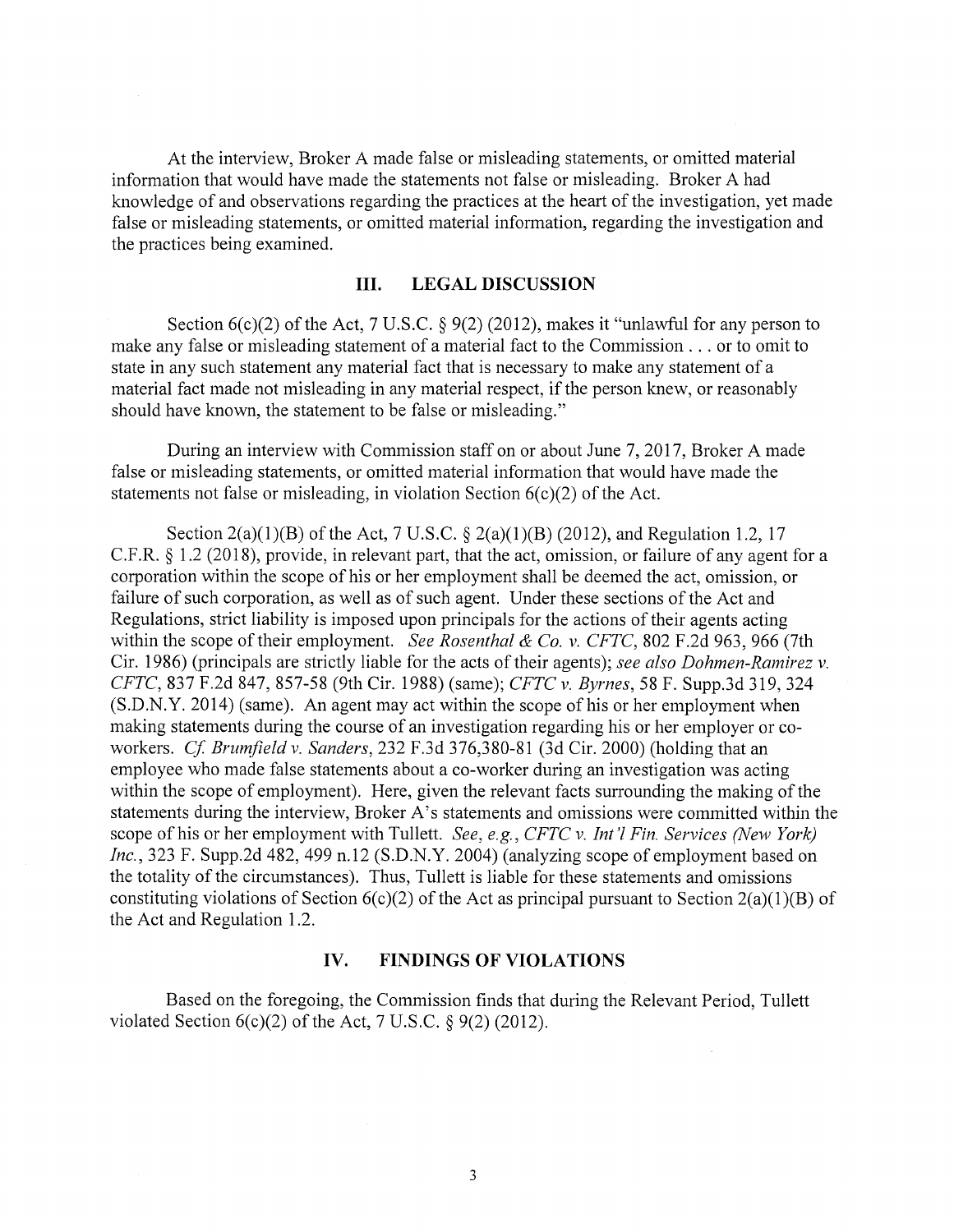## **V. OFFER OF SETTLEMENT**

Respondent has submitted an Offer in which it, without admitting or denying the findings and conclusions herein:

- A. Acknowledges service of this Order;
- B. Admits the jurisdiction of the Commission with respect to all matters set forth in this Order and for any action or proceeding brought or authorized by the Commission based on violation of or enforcement of this Order;
- C. Waives:
	- 1. The filing and service of a complaint and notice of hearing;
	- 2. A hearing;
	- 3. All post-hearing procedures;
	- 4. Judicial review by any court;
	- 5. Any and all objections to the participation by any member of the Commission's staff in the Commission's consideration of the Offer;
	- 6. Any and all claims that it may possess under the Equal Access to Justice Act, 5 U.S.C. § 504 (2012) and 28 U.S.C. § 2412 (2012), and/or the rules promulgated by the Commission in conformity therewith, Part 148 of the Commission's Regulations, 17 C.F.R. pt. 148 (2018), relating to, or arising from, this proceeding;
	- 7. Any and all claims that it may possess under the Small Business Regulatory Enforcement Fairness Act of 1996, Pub. L. No. 104-121, tit. II,§§ 201-253, 110 Stat. 847, 857-74 (codified as amended at 28 U.S.C. § 2412 and in scattered sections of 5 U.S.C. and 15 U.S.C.), relating to, or arising from, this proceeding; and
	- 8. Any claims of Double Jeopardy based on the institution of this proceeding or the entry in this proceeding of any order imposing a civil monetary penalty or any other relief, including this Order.
- D. Stipulates that the record basis on which this Order is entered shall consist solely of the findings contained in this Order to which Respondent has consented in the Offer;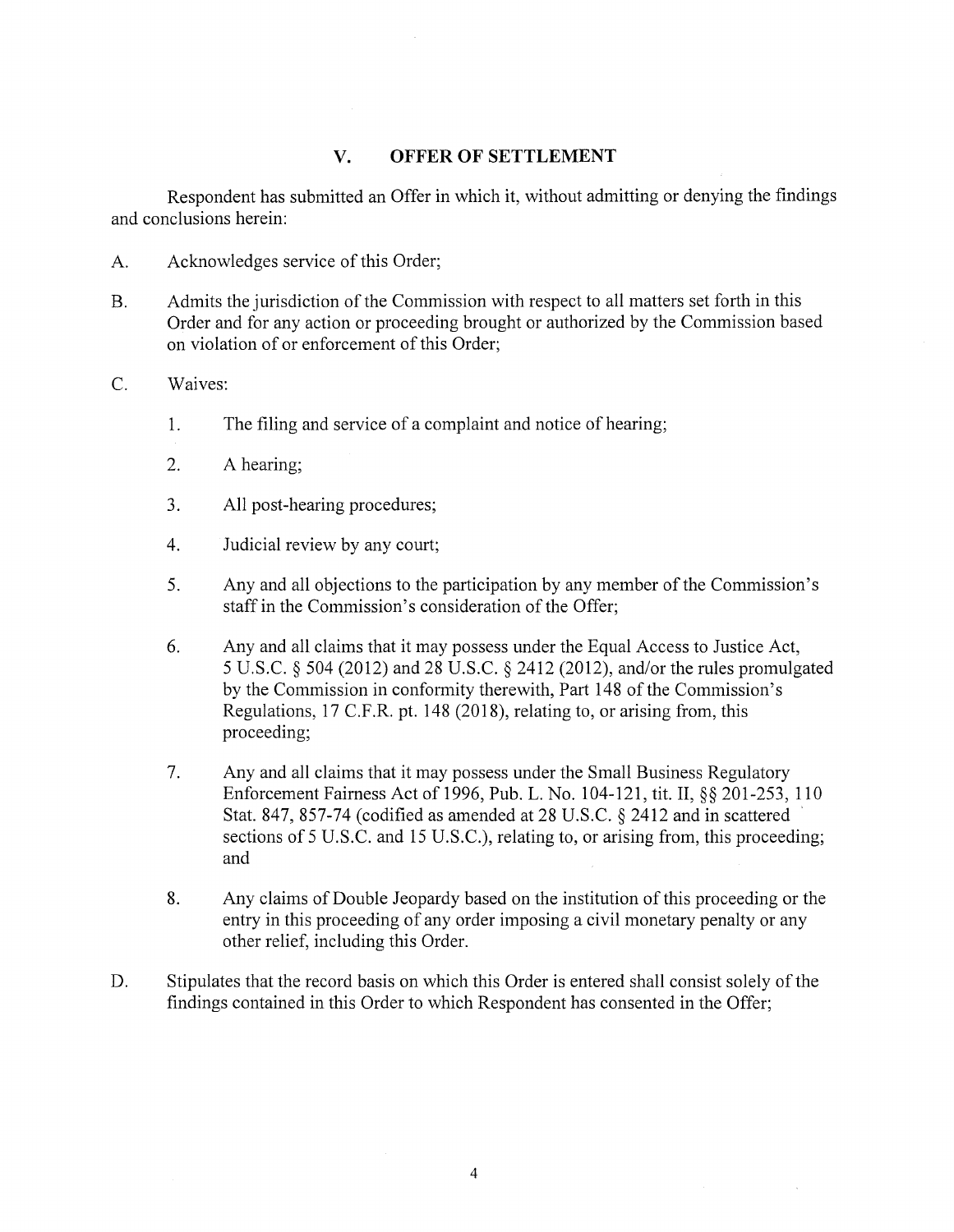- E. Consents, solely on the basis of the Offer, to the Commission's entry of this Order that:
	- 1. makes findings by the Commission that Respondent violated Section  $6(c)(2)$  of the Act, 7 U.S.C. § 9(2) (2012), because the acts of its employee are deemed to be the acts of Respondent pursuant to Section  $2(a)(1)(B)$  of the Act, 7 U.S.C. 2(a)(l)(B) (2012), and Regulation 1.2, 17 C.F.R. § 1.2 (2018);
	- 2. orders Respondent to pay a civil monetary penalty in the amount of two million dollars (\$2,000,000) plus post-judgment interest; and
	- 3. orders Respondent and its successors and assigns to comply with the conditions and undertakings consented to in the Offer and as set forth below in Section VI of this Order.

Upon consideration, the Commission has determined to accept the Offer.

## **VI. ORDER**

### **Accordingly, IT IS HEREBY ORDERED THAT:**

A. Civil Monetary Penalty: Respondent shall pay a civil monetary penalty in the amount of two million dollars (\$2,000,000) (the "CMP Obligation"), within ten days of the date of the entry of this Order. If the CMP Obligation is not paid in full within ten days of the date of entry of this Order, then post-judgment interest shall accrue on the CMP Obligation beginning on the date of entry of this Order and shall be determined by using the Treasury Bill rate prevailing on the date of entry of this Order pursuant to 28 U.S.C. § 1961 (2012).

Respondent shall pay the CMP Obligation and any post-judgment interest by electronic funds transfer, U.S. postal money order, certified check, bank cashier's check, or bank money order. If payment is to be made other than by electronic funds transfer, then the payment shall be made payable to the Commodity Futures Trading Commission and sent to the address below:

MMAC/ESC/AMK326 Commodity Futures Trading Commission Division of Enforcement 6500 S. MacArthur Blvd. HQ Room 181 Oklahoma City, OK 73169 (405) 954-6569 office (405) 954-1620 fax 9-AMC-AR-CFTC@faa.gov

 $\bar{\mathrm{t}}$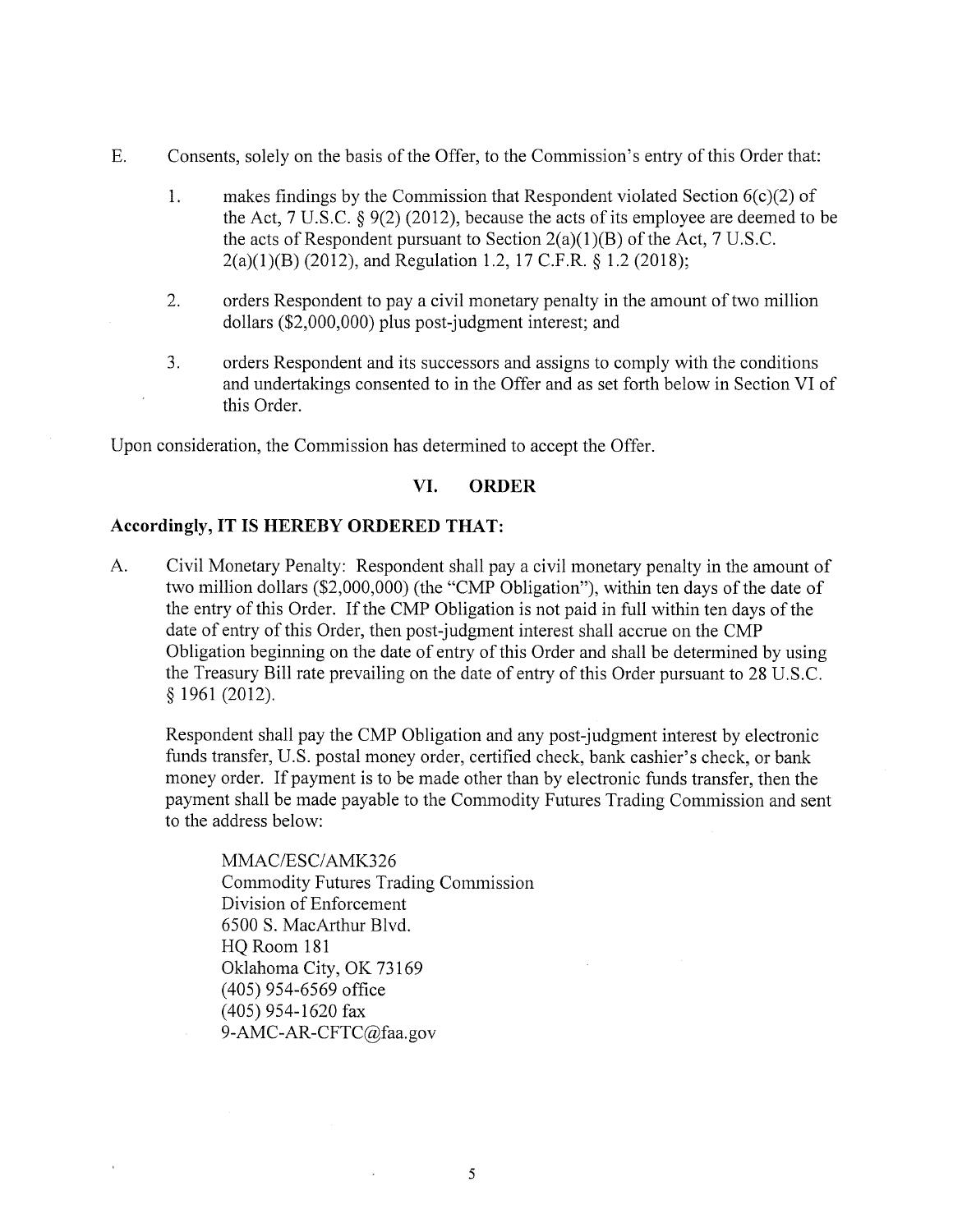If payment is to be made by electronic funds transfer, Respondent shall contact Marie Thorne or her successor at the above address to receive payment instructions and shall fully comply with those instructions. Respondent shall accompany payment of the CMP Obligation with a cover letter that identifies the paying Respondent and the name and docket number of this proceeding. The paying Respondent shall simultaneously transmit copies of the cover letter and the form of payment to the Chief Financial Officer, Commodity Futures Trading Commission, Three Lafayette Centre, 1155 21st Street, NW, Washington, D.C. 20581.

- B. Respondent and its successors and assigns shall comply with the following conditions and undertakings set forth in its Offer:
	- 1. Public Statements: Respondent agrees that neither it nor any of its successors and assigns, agents or employees under its authority or control shall take any action or make any public statement denying, directly or indirectly, any findings or conclusions in this Order or creating, or tending to create, the impression that this Order is without a factual basis; provided, however, that nothing in this provision shall affect Respondent's: (i) testimonial obligations; or (ii) right to take legal positions in other proceedings to which the Commission is not a party. Respondent and its successors and assigns shall comply with this agreement, and shall undertake all steps necessary to ensure that all of its agents and/or employees under its authority or control understand and comply with this agreement.
	- 2. Cooperation, in General: Respondent shall cooperate fully and expeditiously with the Commission, including the Commission's Division of Enforcement, in this action, and in any current or future Commission investigation or action related thereto. Respondent shall also cooperate in any investigation, civil litigation, or administrative matter related to, or arising from, this action.
	- 3. Partial Satisfaction: Respondent understands and agrees that any acceptance by the Commission of any partial payment of Respondent's CMP Obligation shall not be deemed a waiver of its obligation to make further payments pursuant to this Order, or a waiver of the Commission's right to seek to compel payment of any remaining balance.
	- 4. Change of Address/Phone: Until such time as Respondent satisfies in full its CMP Obligation as set forth in this Consent Order, Respondent shall provide written notice to the Commission by certified mail of any change to its telephone number and mailing address within ten calendar days of the change.

### **The provisions of this Order shall be effective on this date.**